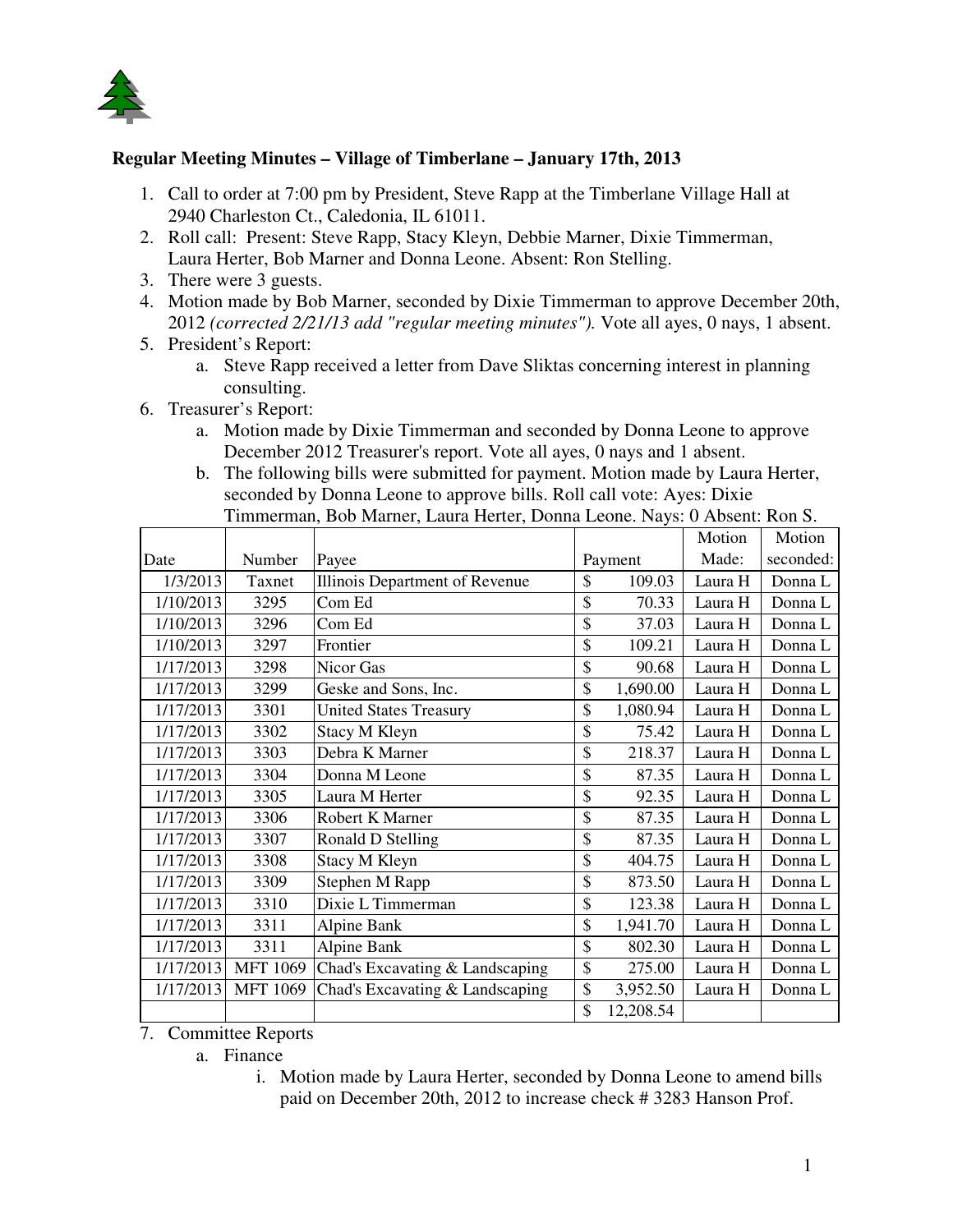Services from \$8,698.50 to \$8,698.75 increased by .25 cents. Vote all ayes, 0 nays, 1 absent.

- ii. Stacy Kleyn handed out 2012 W2 forms and she is preparing necessary documents for the annual audit.
- iii. Motion made by Bob Marner seconded by Laura Herter to approve new account 730 Fiscal Agent Fees (for mortgage re-finance fees). Vote all ayes, 0 nays, 1 absent. Vote all ayes, 0 nays, 1 absent.
- iv. Motion made by Bob Marner seconded by Laura Herter to move \$500.00 from Account 549 Professional Services to Acct 730 Fiscal Agent Fees. Vote all ayes, 0 nays, 1 absent.
- b. Planning and Zoning
	- i. Steve Rapp will contact the village attorney concerning Schmacher preannexation issues.
	- ii. It was brought to the trustee's attention that trailers are parked at a Hidden Grove residence. Steve Rapp sent letter dated 1/15/13 concerning violation of Section 7.8 Mobile homes, trailers, recreational vehicles of the Timberlane Zoning Ordinance.
- c. Roads/Highways/Bridges
	- i. No culvert permits or rural access permits were issued.
	- ii. Hanson Engineering continues to update (1/14/13) the village on open actions concerning the disabled Orth Rd bridge.
	- iii. Bob Marner asked to have any road side trash picked up by Chad Excavating. Steve Rapp asked to re-patch the blacktop torn up by a snow plow near 12686 Arboretum by Chad's Excavating also.
- b. Village Hall
	- i. None.
- 8. Old Business
	- a. Single waste hauler discussion held with trustees began with guest Cliff Stetter explaining the Poplar Grove Village's approach toward reducing multiple haulers to one. Their process began with the request for proposals, ordinance filing, two public notices, a hearing before and after bidding, defining the issues and benefits, required bonding, bidding process, rejection of bids, services offered, types of containers for home and yard waste, price protection, 5 yr contract, road damage, extra waste pickup, opt out program, feedback from residents, attorney counsel, etc.
- 9. New Business
	- a. Two residents, John O'Malley and Tom Michele, expressed interest in trustee positions. Steve Rapp explained the need for Planning and Zoning committee members also concerning possible pre-annexations.

## 10. Open Actions from previous meetings:

| <b>Open Actions:</b>                                              | <b>Meeting</b>  | <b>Contact</b>   |
|-------------------------------------------------------------------|-----------------|------------------|
| Options for the village hall outdoor signs need to be researched. | <b>Nov 2010</b> | Bob, Ron         |
| Bond remains open for \$15,000 waiting for final work to be done  | Late 2009       | <b>CES</b>       |
| from Kevin Bunge at Civil Engineering Services.                   |                 |                  |
| Review Fee schedule for zoning change applications/construction   | Feb 2012        | Trustees         |
| Draft ordinance establishing a fine and legal costs for           | Feb 2012        | Village attorney |
| falsification of any village documents.                           |                 |                  |